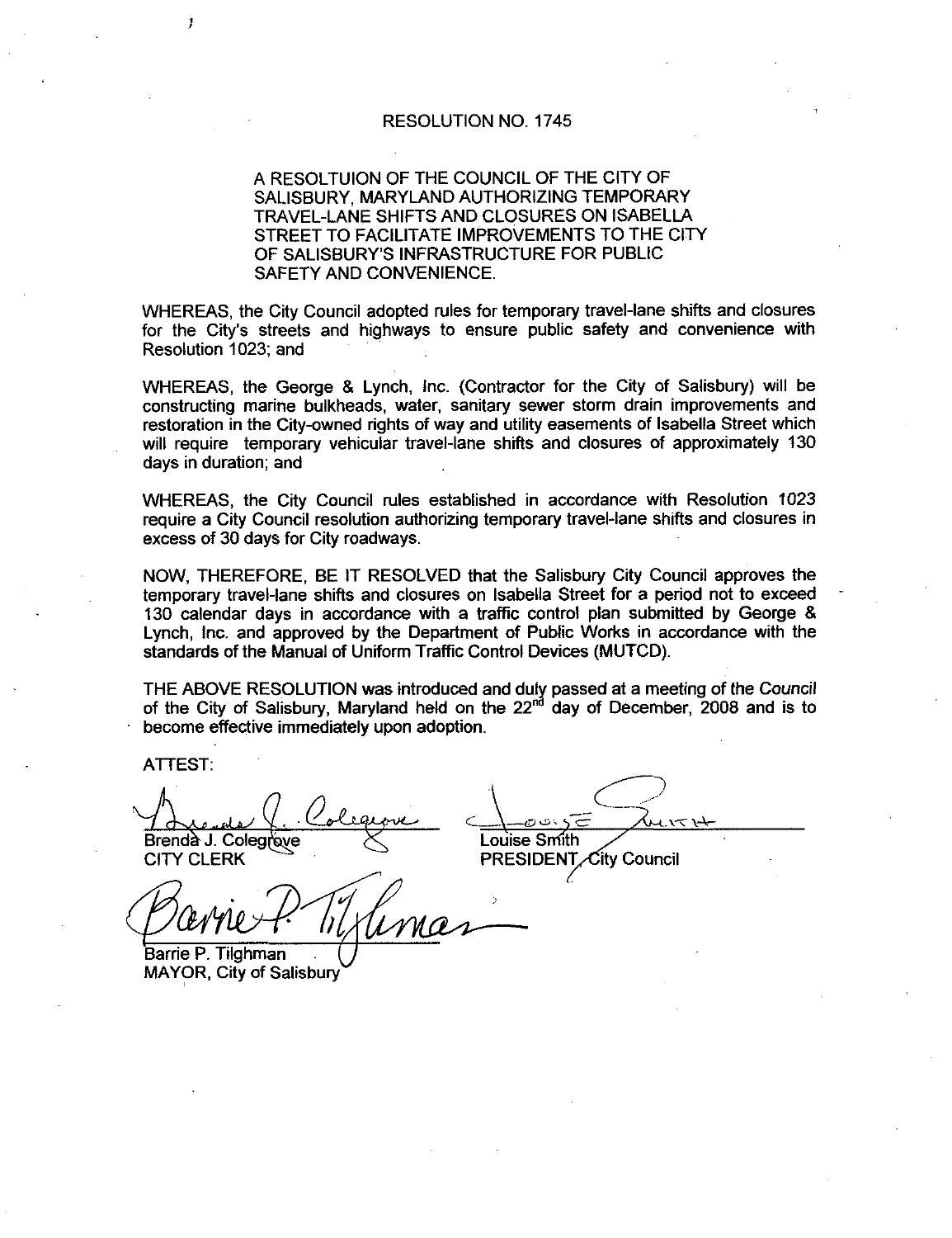#### December 14, 2008



A Team of Teams **Making a Difference!** 

Memorandum to the City Administrator through the Director of Public Works

## Subject: Proposed Temporary Travel-Lane Shifts and Closures

Purpose: To provide information to the City Council on a proposed temporary road closure in accordance with City Council Resolution 1023 dated October 27 2003

#### Discussion:

- George & Lynch, Inc. has been contracted by the City of Salisbury bedige a Lynch, me. has been contracted by the orty of ballistary<br>to furnish and install: marine bulkhead, water, sanitary sewer, and<br>storm drain on Isabella Street per contract # 102-09.
- The aforementioned construction improvements take place within the City-owned rights of ways and utility easements.
- According to the proposed traffic control plan the duration of the travel-lane shifts and closures will be for a combined period of 130 days
- Central Alarm will be contacted by the SHA Bridge Tender when the Route 50 drawbridge is scheduled to be raised; therefore allowing advance notice to emergency vehicular traffic when both Isabella and Rt. 50 are impassable at the same time. The Route 50 drawbridge is scheduled to be raised; therefore<br>allowing advance notice to emergency vehicular traffic when both<br>Isabella and Rt. 50 are impassable at the same time.<br>The entire project's traffic control plan (
- Council
- <sup>I</sup> have reviewed the proposed Traffic Control Plan and am requiring additional pedestrian controls be implemented; however <sup>I</sup> am recommending approval of the Traffic Control Plan as submitted due to the proposed start date of January 6, 2009.

Unless you and the Mayor have further questions, please forward this memorandum to the City Council. For any additional questions you may have, I can be reached at (410) 548-3170 or by e-mail at fennis@ci.salisbury.md.us requiring additional peo-<br>
1 am recommending<br>
submitted due to the provent<br>
Unless you and the Mayor<br>
memorandum to the City (<br>
may have, 1 can be read<br>
fennis@ci.salisbury.md.us

Sincerely.

Frank L. Ennis Technical Services Manager

awl<br>G<br>i5/08 aldwll<br><sub>2ldw</sub>ll<br>n[15|08

JAMES S. CALDWELL P.E. DIRECTOR

NEWELL W. MESSICK III, P.E. DEPUTY DIRECTOR

> Government Office Building 125 North Division Street Salisbury MD 21801 4940

> > Phone: (410) 548-3170

Fax: (410) 548-3107

www.ci.salisbury.md.us/publicworks/

RECEIVED DEC 1 5 2008